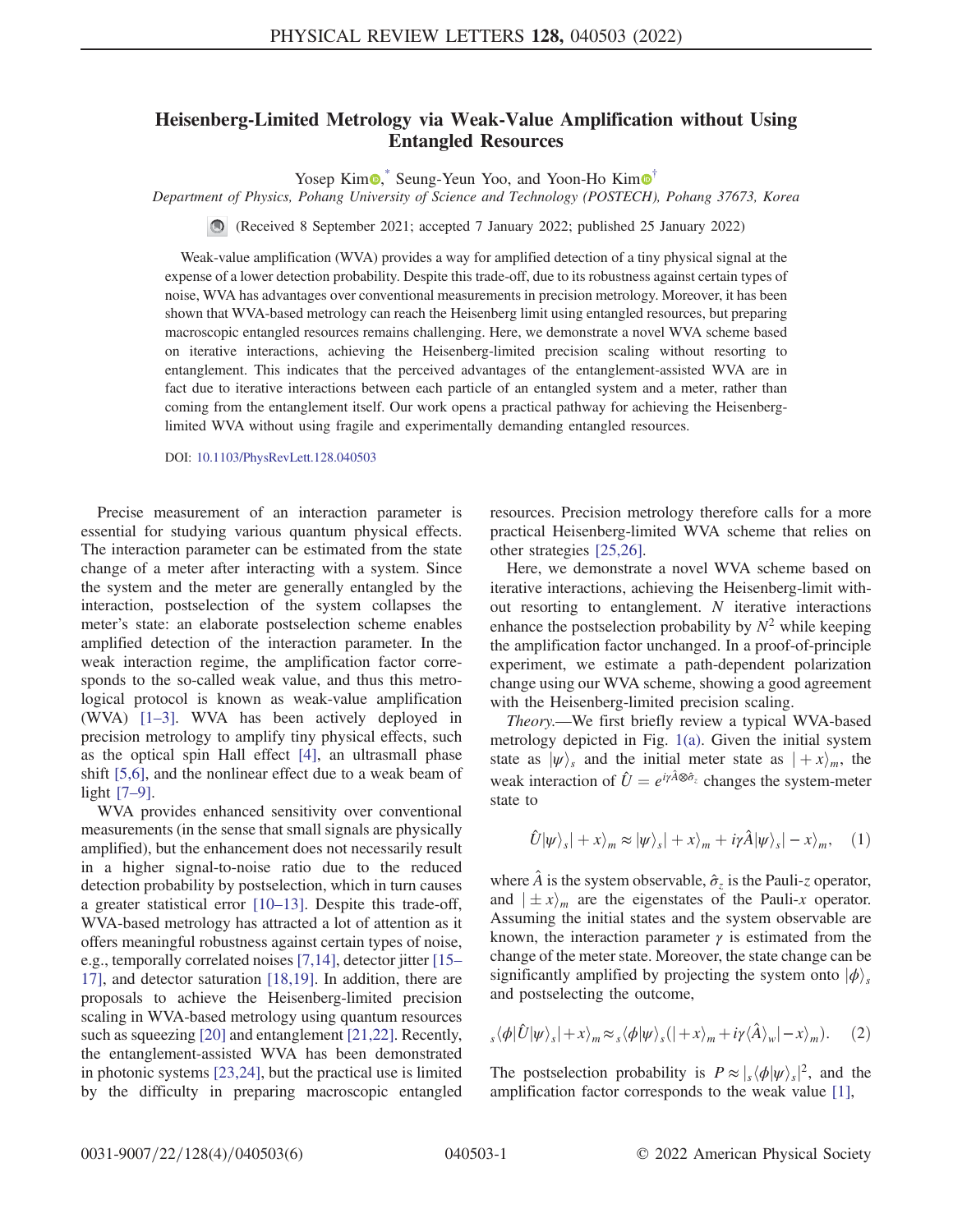<span id="page-1-0"></span>

FIG. 1. Three weak-value amplification (WVA) scenarios for estimating an interaction strength  $\gamma$  with a total of N interactions between a system and a meter. (a) Typical WVA: the meter state is measured independently N times after a single interaction with a system particle and the postselection of the system. (b) Entanglement-assisted WVA: the meter state is measured once after N consecutive interactions with each particle of an N-partite entangled system and the postselection of the system. (c) WVA with iterative interactions: the meter state is measured once after N iterative interactions with a system particle and the postselection of the system.

$$
\langle \hat{A} \rangle_{w} = \frac{s \langle \phi | \hat{A} | \psi \rangle_{s}}{s \langle \phi | \psi \rangle_{s}}.
$$
 (3)

The weak value can be outside the eigenvalue spectrum of Aˆ and is generically a complex number. These intriguing features have been extensively studied in the context of amplified detection [[4](#page-4-4)–[9\]](#page-4-8) and, more recently, in the context of quantum information science, e.g., quantum tomography [\[27](#page-4-23)[,28\]](#page-4-24), quantum foundation [[29](#page-4-25)–[33\]](#page-5-0), and decoherence management [\[34\]](#page-5-1).

<span id="page-1-1"></span>When repeating N independent WVA measurements of the meter state in Eq. [\(2\)](#page-0-0), the minimum achievable mean squared error of an unbiased estimator  $\gamma$  with frequentist inference is given by the quantum Cramér-Rao bound [\[35](#page-5-2)[,36\]](#page-5-3),

$$
\Delta \gamma_{\text{ind}}^{(N)} \ge \frac{1}{\sqrt{NPI(\gamma)}},\tag{4}
$$

where P is the postselection probability and  $I(\gamma) \approx$  $4|\langle \hat{A} \rangle_w|^2$  is the quantum Fisher information contained in the meter state under the weak interaction condition of  $|\gamma| \ll |1/\langle \hat{A} \rangle_{w}$ , see Supplemental Material [\[37\]](#page-5-4) for the details. The result in Eq. [\(4\)](#page-1-1) shows that the measurement uncertainty of a typical WVA-based metrology scales with  $1/\sqrt{N}$  according to the standard quantum limit [\[38\]](#page-5-5). To achieve a large amplification factor in Eq. [\(3\)](#page-0-1) and large quantum Fisher information, the postselection state  $|\phi\rangle$ . has to be set to reduce a postselection probability  $P \approx \frac{1}{s} \langle \phi | \psi \rangle_s$ <sup>2</sup>. Considering the uncertainty bound in Eq. [\(4\)](#page-1-1), the perceived enhancement from the amplified detection is, therefore, inevitably compromised by the small detection probability. However, note again that the amplified detection enables us to suppress certain types of noise [\[7](#page-4-7),[14](#page-4-11)–[19](#page-4-15)].

We can leverage an entangled system to overcome the standard quantum limit in Eq. [\(4\)](#page-1-1) [[21](#page-4-17)–[24\]](#page-4-20). The entanglement-assisted WVA scheme is depicted in Fig. [1\(b\)](#page-1-0). Each particle of the N-partite entangled system in  $|\Psi\rangle_s$  interacts consecutively with the meter in  $|+x\rangle_m$ , and then the system is postselected by  $|\Phi\rangle$ <sub>s</sub> for amplified detection of the interaction parameter  $γ$ . The interaction is written as  $\hat{U}^{\otimes N} = e^{i\gamma \sum_{k=1}^{N} \hat{A}_k \otimes \hat{\sigma}_z}$ , where  $\hat{A}_k = \hat{\mathbb{I}} \otimes ... \otimes \hat{A} \otimes ... \otimes \hat{\mathbb{I}}$ denotes the observable  $\hat{A}$  for the kth system particle. According to the original proposal [\[21\]](#page-4-17), the entangled system is initially prepared as a maximally entangled state and is postselected as follows:

<span id="page-1-3"></span>
$$
\begin{split} \left| \Psi \right\rangle_{s} &= \frac{1}{\sqrt{2}} \left( | \lambda_{\max} \rangle_{s}^{\otimes N} + | \lambda_{\min} \rangle_{s}^{\otimes N} \right), \\ \left| \Phi \right\rangle_{s} &\approx \frac{1}{\sqrt{2} | \langle \hat{A} \rangle_{w} |} \left[ \left( \langle \hat{A} \rangle_{w}^{*} - N \lambda_{\min} \right) | \lambda_{\max} \rangle_{s}^{\otimes N} - \left( \langle \hat{A} \rangle_{w}^{*} - N \lambda_{\max} \right) | \lambda_{\min} \rangle_{s}^{\otimes N} \right]. \end{split} \tag{5}
$$

<span id="page-1-4"></span>Here,  $|\lambda_{\text{max}(min)}\rangle_s$  is the eigenstate of  $\hat{A}$  and has the maximum (minimum) eigenvalue of  $\lambda_{\text{max(min)}}$ . Then, under the assumption of a large amplification factor and a small interaction strength,

$$
|N\lambda_{\max(\min)}| \ll |\langle \hat{A} \rangle_w| \ll |\gamma|^{-1}, \tag{6}
$$

<span id="page-1-5"></span>we can estimate the interaction parameter  $\gamma$  with the enhanced postselection probability,

$$
P_{\text{ent}}^{(N)} \approx |_{s} \langle \Phi | \Psi \rangle_{s} |^{2} \approx \frac{N^{2} (\lambda_{\text{max}} - \lambda_{\text{min}})^{2}}{4 | \langle \hat{A} \rangle_{w} |^{2}}, \tag{7}
$$

<span id="page-1-2"></span>while keeping the amplification factor in the meter state the same with Eq. [\(2\),](#page-0-0)

$$
s\langle \Phi | \hat{U}^{\otimes N} | \Psi \rangle_s | + x \rangle_m \approx s \langle \Phi | \Psi \rangle_s (| + x \rangle_m + i \gamma \langle \hat{A} \rangle_w | - x \rangle_m).
$$
\n(8)

For a fair comparison, the number of interactions in the entanglement-assisted WVA in Fig. [1\(b\)](#page-1-0) needs to be the same with N independent measurements of the typical WVA in Fig. [1\(a\)](#page-1-0). To do so, we estimate the quantum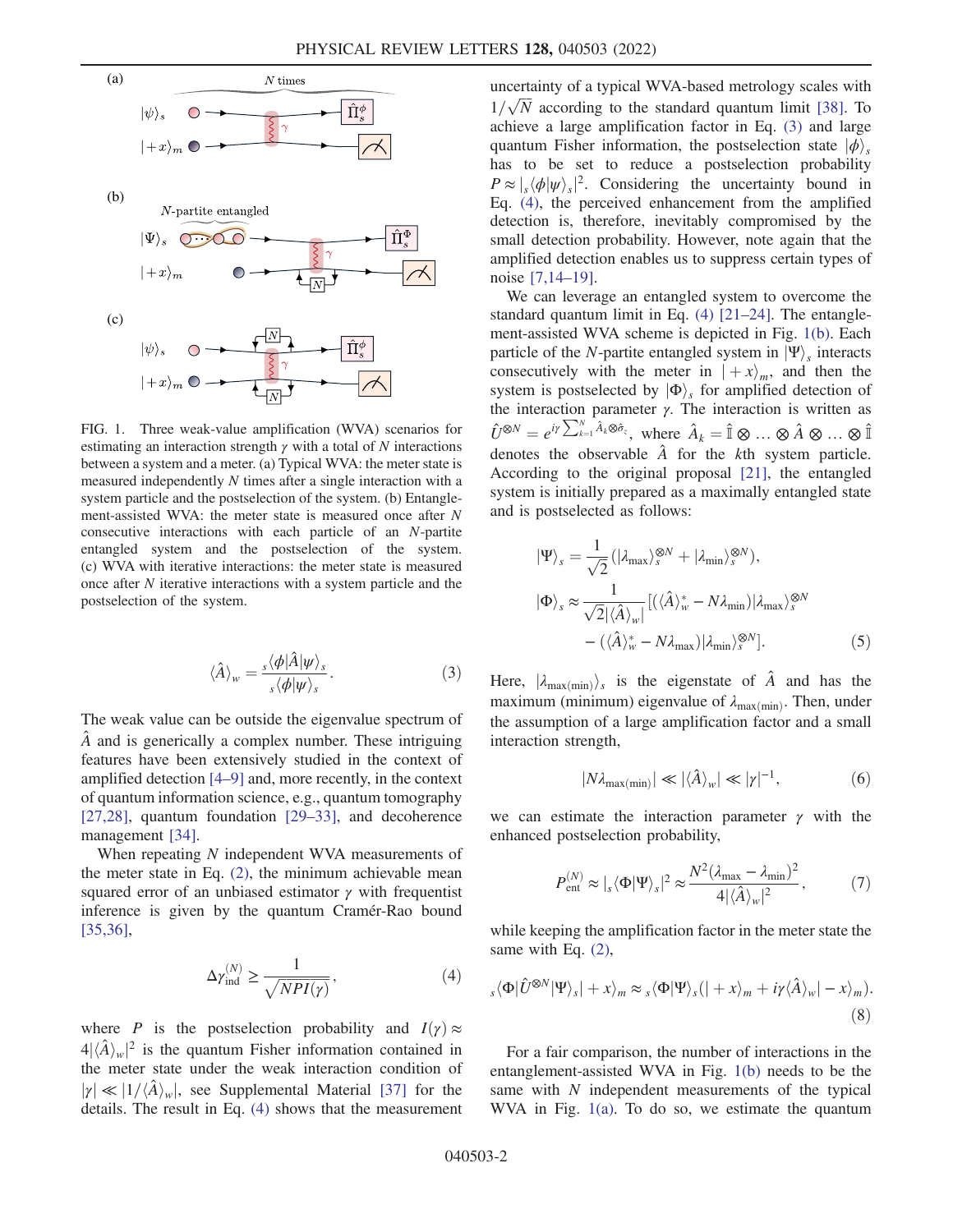Cramér-Rao bound for a single entanglement-assisted WVA measurement to be

$$
\Delta \gamma_{\text{ent}}^{(N)} \ge \frac{1}{\sqrt{P_{\text{ent}}^{(N)} I(\gamma)}} = \frac{1}{N |\lambda_{\text{max}} - \lambda_{\text{min}}|},\tag{9}
$$

where the meter state in Eq. [\(8\)](#page-1-2) gives  $I(\gamma) \approx 4 |\langle \hat{A} \rangle_w|^2$ . The uncertainty bound clearly shows that the use of an N-partite entangled system enables the Heisenberg-limited precision scaling, achieving the precision improvement of  $\sqrt{N}$  over the case of  $N$  independent measurements in Eq.  $(4)$ .

We now present a WVA scheme which can achieve the Heisenberg limit without using entangled resources. As shown in Fig.  $1(c)$ , we consider N iterative interactions,  $\hat{U}^{N} = e^{iN\gamma \hat{A} \otimes \hat{\sigma}_{z}}$ , between the system and the meter prior to the detection:

$$
\hat{U}^{N}|\psi\rangle_{s}|+x\rangle_{m}\approx|\psi\rangle_{s}|+x\rangle_{m}+i\gamma N\hat{A}|\psi\rangle_{s}|-x\rangle_{m}.\qquad(10)
$$

<span id="page-2-1"></span>Interestingly, if the initial and postselection system states are set to have the same relative amplitudes as those in Eq. [\(5\),](#page-1-3)

$$
|\psi\rangle_{s} = \frac{1}{\sqrt{2}} (|\lambda_{\max}\rangle_{s} + |\lambda_{\min}\rangle_{s}),
$$
  
\n
$$
|\phi\rangle_{s} \approx \frac{1}{\sqrt{2}|\langle\hat{A}\rangle_{w}|} [(\langle\hat{A}\rangle_{w}^{*} - N\lambda_{\min})|\lambda_{\max}\rangle_{s}
$$
  
\n
$$
-(\langle\hat{A}\rangle_{w}^{*} - N\lambda_{\max})|\lambda_{\min}\rangle_{s}],
$$
\n(11)

under the condition of Eq. [\(6\)](#page-1-4), the amplification factor is fixed to  $\langle \hat{A} \rangle_w$  independently of N,

$$
s\langle \phi | \hat{U}^{N} | \psi \rangle_{s} | + x \rangle_{m} \approx s \langle \phi | \psi \rangle_{s} (| + x \rangle_{m} + i \gamma \langle \hat{A} \rangle_{w} | - x \rangle_{m}), \tag{12}
$$

and the system postselection probability becomes identical to Eq. [\(7\),](#page-1-5)

$$
P_{\text{iter}}^{(N)} \approx |_{s} \langle \phi | \psi \rangle_{s} |^{2} \approx \frac{N^{2} (\lambda_{\text{max}} - \lambda_{\text{min}})^{2}}{4 | \langle \hat{A} \rangle_{w} |^{2}}.
$$
 (13)

<span id="page-2-2"></span>Consequently, the quantum Cramér-Rao bound for a single WVA measurement with  $N$  iterative interactions also follows the Heisenberg-limited scaling,

$$
\Delta \gamma_{\text{iter}}^{(N)} \ge \frac{1}{\sqrt{P_{\text{iter}}^{(N)} I(\gamma)}} = \frac{1}{N |\lambda_{\text{max}} - \lambda_{\text{min}}|}.
$$
 (14)

This result indicates that the perceived advantages of the entanglement-assisted WVA [\[21](#page-4-17)–[24](#page-4-20)] are in fact due to iterative local interactions between each particle of the entangled system and the meter, rather than coming from the entanglement itself. The detailed derivation of the WVA scheme based on iterative interactions is presented in Supplemental Material [[37](#page-5-4)].

Experiment.—To demonstrate our Heisenberg-limited WVA scheme, we experimentally estimate a small pathdependent polarization change of a single photon. The experimental schematic is depicted in Fig. [2.](#page-2-0) For the singlephoton source, we first generate an entangled signal-idler photon pair via ultrafast-pumped spontaneous parametric down-conversion (SPDC) with an 1-mm type-II beamlike beta barium borate (BBO) crystal. The presence of a singlephoton state for the signal photon is heralded by detecting the idler photon. We employ the polarization mode and the path mode of the heralded SPDC photon as the system and the meter, respectively. The system state can be written as a linear combination of the right circular  $| + y\rangle_s$  and the left circular  $| - y \rangle_s$  polarization states, and the upper and lower path states are denoted by  $|+z\rangle_m$  and  $| - z \rangle_m$ , respectively. Here,  $|\pm k\rangle$  have the eigenvalues of  $\pm 1$  for the Pauli-k operator  $\hat{\sigma}_k$ . To initialize the system-meter state to

$$
|\psi\rangle_s| + x\rangle_m = \frac{1}{\sqrt{2}}(| + y\rangle_s + | - y\rangle_s)| + x\rangle_m, \quad (15)
$$

we prepare a horizontally polarized single photon in the path superposition,  $|+x\rangle_m = (|+z\rangle_m + |-z\rangle_m)/\sqrt{2}$ , by using a beam displacer (BD) and a half-wave plate (HWP).

As shown in Fig. [2](#page-2-0), the weak interaction that causes a small path-dependent polarization change of  $\gamma$  is implemented by rotating the angles of HWPs conditioned on the

<span id="page-2-0"></span>

FIG. 2. Experimental schematic to estimate a path-dependent polarization change via WVA based on iterative interactions. The polarization mode and the path mode of a single photon are employed as the system and the meter, respectively, and they are initialized using the first beam displacer (BD) and half-wave plate (HWP). The path-dependent polarization change of  $\gamma$  is implemented by rotating the next HWP in each path in opposite directions, and the N iterative interactions are introduced by setting the HWP angles at  $N\gamma/2$  and  $-N\gamma/2$ , respectively. The system (polarization mode) is then projected onto  $|\phi\rangle$ , by postselecting the photon coming from the lower path of the second BD, and the postselection state is determined by the HWP angle  $\phi$ . The operation of the second BD converts the path mode state into the polarization mode state, so the meter readout is carried out using the polarizing beam splitter (PBS).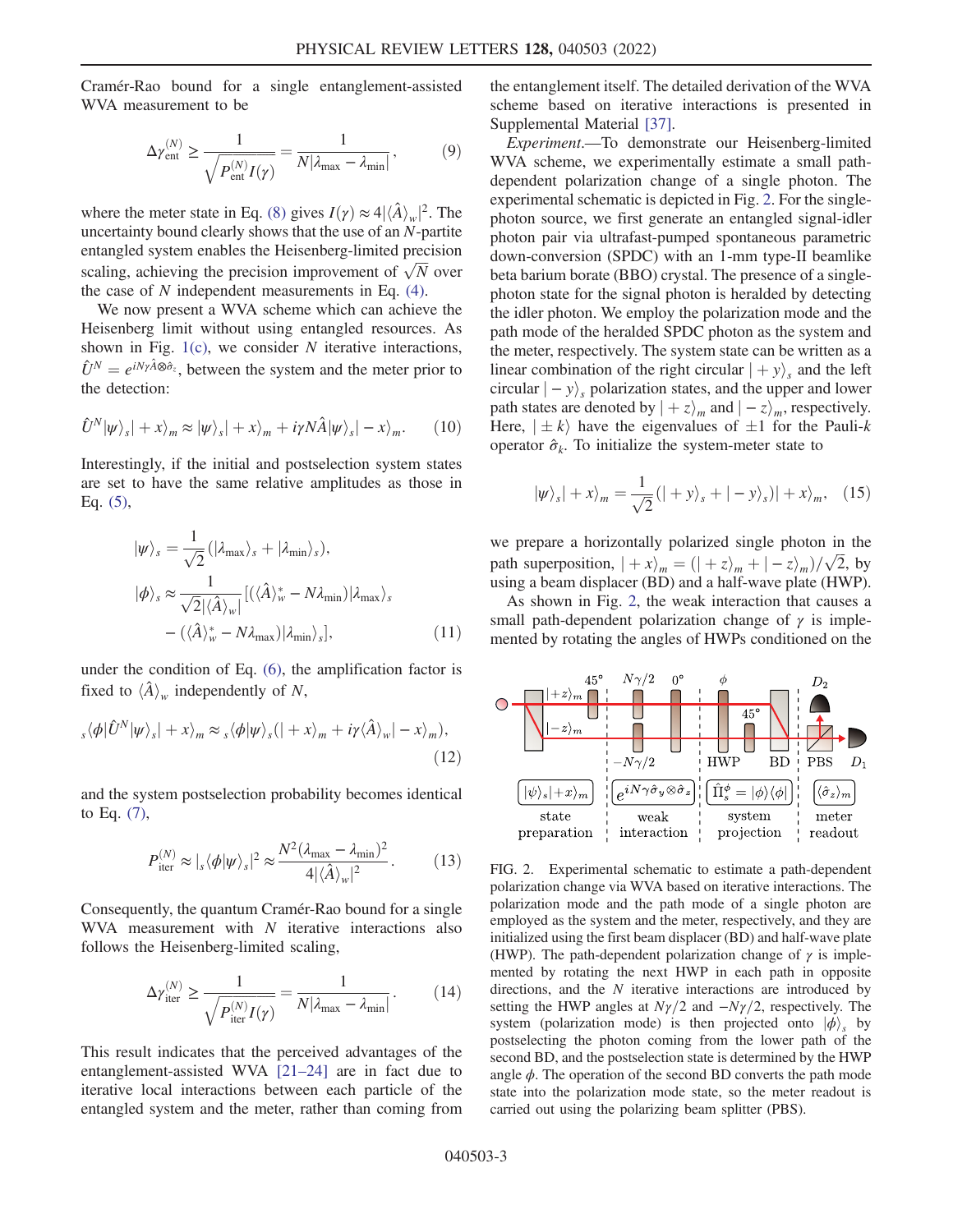paths. The N iterative interactions are introduced by setting the HWP angles at  $N\gamma/2$  for  $|+z\rangle_m$  and  $-N\gamma/2$  for  $|-z\rangle_m$ . With an additional HWP set at  $0^{\circ}$ , the conditional polarization operations are given as  $e^{\pm iN\gamma\hat{\sigma}_y}$ , and thus the iterative weak interactions are written as

$$
\hat{U}^{N} = e^{iN\gamma\hat{\sigma}_{y}} \otimes m| + z\rangle\langle + z|_{m} + e^{-i\gamma N\hat{\sigma}_{y}} \otimes m| - z\rangle\langle - z|_{m}
$$
  
=  $e^{iN\gamma\hat{\sigma}_{y} \otimes \hat{\sigma}_{z}}$ . (16)

<span id="page-3-0"></span>For the amplified detection of  $\gamma$ , we project the system (the polarization mode) onto

$$
|\phi\rangle_s = \frac{1}{\sqrt{2}} (| + y \rangle_s + e^{4i\phi} | - y \rangle_s), \tag{17}
$$

using the two HWPs at  $\phi$  and 45° and the second BD. Then, the meter (the path mode) state is found to be

$$
s\langle \phi | \hat{U}^{N} | \psi \rangle_{s} | + x \rangle_{m} \approx s\langle \phi | \psi \rangle_{s} (| + x \rangle_{m} + i\gamma \langle N \hat{\sigma}_{y} \rangle_{w} | - x \rangle_{m}),
$$
\n(18)

<span id="page-3-2"></span>where the weak value of  $\langle N\hat{\sigma}_y\rangle_w = \frac{\langle \phi|N\hat{\sigma}_y|\psi\rangle_s}{\langle \phi|\psi\rangle_s}$ can be large by choosing  $\phi$  so that  $\sqrt{\phi}|\psi\rangle$ ,  $\approx 0$  at the limit of  $|\gamma| \ll |1/\langle N\hat{\sigma}_{v} \rangle_{w}|$ . The interaction parameter  $\gamma$  in the meter state can be obtained from the Pauli-z expectation of the meter state:

$$
\langle \hat{\sigma}_z \rangle_m \approx 2\gamma \text{Im}[\langle N \hat{\sigma}_y \rangle_w]. \tag{19}
$$

This shows that, in the meter readout, the interaction parameter  $\gamma$  is amplified by the imaginary weak value Im $\langle N\hat{\sigma}_v \rangle_w$ . As the operation of the second BD in Fig. [2](#page-2-0) converts the path mode state into the polarization mode state, the meter readout is carried out using a polarizing beam splitter and is estimated from  $\langle \hat{\sigma}_z \rangle_m = (n_1 - n_2)/$  $(n_1 + n_2)$ , where  $n_1$  and  $n_2$  are the photon counts detected at  $D_1$  and  $D_2$ , respectively.

Experimental results.—First, by varying the postselection angle  $\phi$  in Eq. [\(17\)](#page-3-0), we study the trade-off relation between the meter expectation of  $\langle \hat{\sigma}_z \rangle_m$  and the detection probability of  $P_{\text{iter}}^{(N)}$  with  $\gamma = 1^{\circ}$  at  $N = 1$  and 4. Figure [3](#page-3-1) shows that the meter expectation is more amplified as the detection probability decreases. In addition, as expected from Eq. [\(19\),](#page-3-2) we observe that the WVA with  $N = 4$ iterative interactions provides nearly 4 times greater meter expectation values  $\langle \hat{\sigma}_z \rangle_m$  compared to the WVA with  $N = 1$ while keeping the detection probability  $P_{\text{iter}}^{(N)}$  almost independent of the number of interactions. The amplification factor is not exactly 4 times greater as the approximation condition,  $|\gamma| \ll |1/\langle N\hat{\sigma}_y \rangle_w|$ , does not satisfy well with a large amplification factor.

Next, we measure the enhanced detection probabilities from  $N = 1$  to 4 with a fixed amplification factor  $|\langle N\hat{\sigma}_y \rangle_w|$ .

<span id="page-3-1"></span>

FIG. 3. The amplified meter readouts  $\langle \hat{\sigma}_z \rangle_m \approx 2 \gamma \text{Im} [\langle N \hat{\sigma}_y \rangle_w]$ and the detection probabilities  $P_{\text{iter}}^{(N)}$  for the WVA measurements of  $\gamma = 1^{\circ}$  with (a) a single interaction and (b) four iterative interactions. As the postselection state approaches the completely orthogonal state of the initial system state,  $\phi = 45^{\circ}$ , the amplification effect on the meter expectation value  $\langle \hat{\sigma}_z \rangle_m$  is enhanced while the detection probability decreases. The solid lines show the exact theoretical curves, and the error bars represent one standard deviation of Poissonian counting statistics.

For the purpose of this demonstration, we set the amplification factor to 11.5 by varying the postselection state  $|\phi\rangle$ <sub>s</sub> in Eq. [\(17\)](#page-3-0) according to Eq. [\(11\)](#page-2-1) at each N. The experimental results in Fig. [4](#page-4-26) show almost quadratic enhancement in the detection probability  $P_{\text{iter}}^{(N)}$ with increased N. Given the same amplification factor in the meter state, as the minimum achievable uncertainty bound in Eq. [\(14\)](#page-2-2) is inversely proportional to the square root of the detection probability  $P_{\text{iter}}^{(N)}$ , the quadratic enhancement of the detection probability results in the Heisenberg-limited precision scaling for  $\Delta \gamma_{\text{iter}}^{(N)}$  by reducing statistical errors. Since the quadratic scaling of the detection probability is achieved under the condition in Eq. [\(6\)](#page-1-4),  $N \ll |\langle N \hat{\sigma}_v \rangle_w| = 11.5$ , the experimental data in Fig. [4](#page-4-26) have slight discrepancy with the Heisenberg-limited scaling as N increases. However, this discrepancy can be eliminated by increasing the amplification factor. To demonstrate the Heisenberg-limited scaling up to a larger  $N$ , we numerically estimate the detection probability with larger amplification factors, and the results are presented in Supplemental Material [\[37](#page-5-4)].

Discussion.—We have experimentally demonstrated that the Heisenberg-limited precision scaling can be achieved using a novel WVA scheme based on iterative interactions.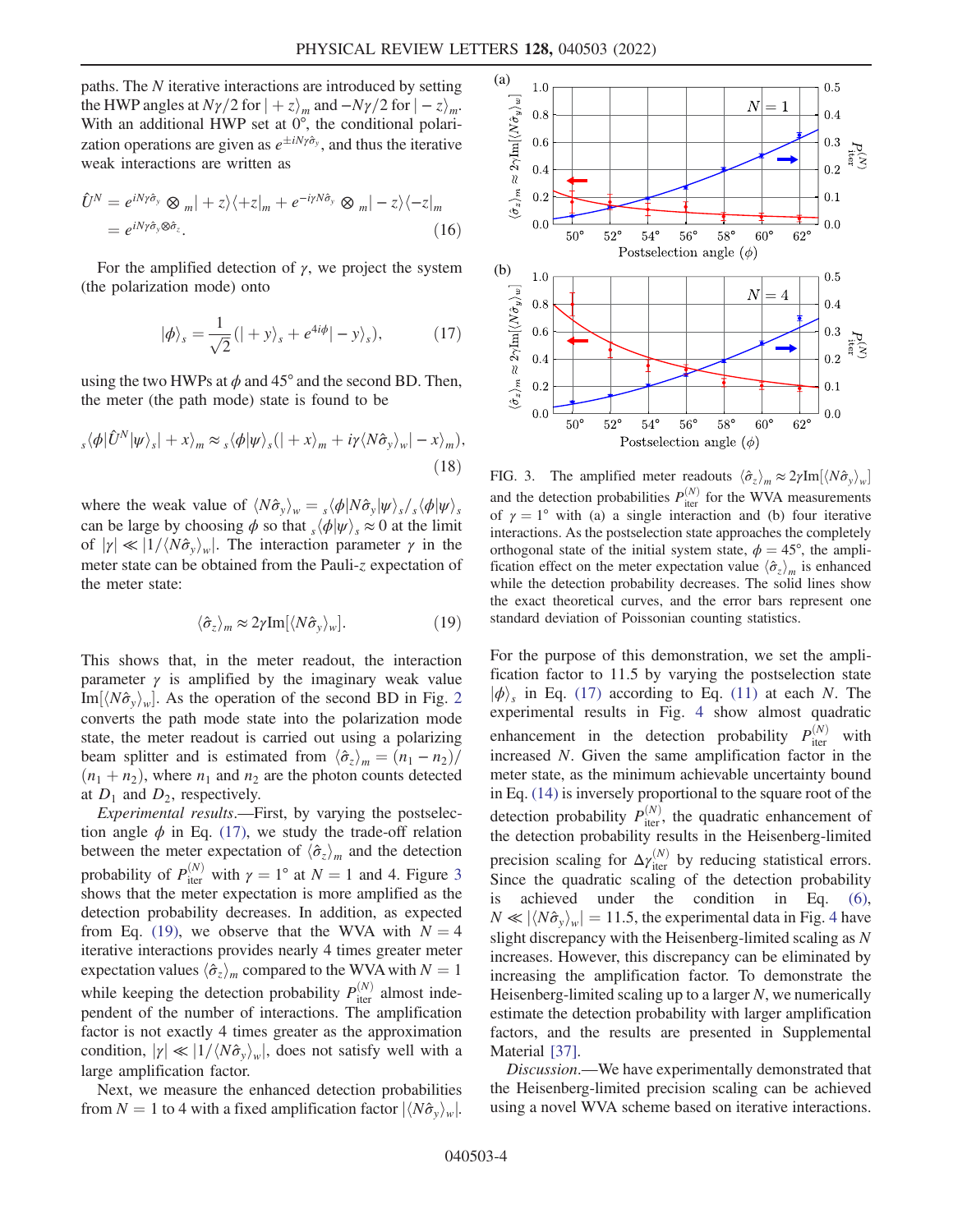<span id="page-4-26"></span>

FIG. 4. The detection probabilities  $P_{\text{iter}}^{(N)}$  of WVA based on N iterative interactions. At each N, we adjust the postselection state  $|\phi\rangle$ , in Eq. [\(17\)](#page-3-0) according to Eq. [\(11\)](#page-2-1) in order to fix the amplification factor to  $|\langle N\hat{\sigma}_y\rangle_w| = 11.5$ . For  $N = 1, 2, 3, 4,$ the amplified meter expectation values for  $\gamma = 1^{\circ}$  are, respectively, measured as  $\pm 0.16, \quad 0.52 \pm 0.08,$  $0.37 \pm 0.06$ ,  $0.35 \pm 0.04$  with  $\phi = 47.5^{\circ}$ ,  $50.0^{\circ}$ ,  $52.3^{\circ}$ ,  $54.6^{\circ}$ . The red bars represent the experimental data, and the dashed bars represent the ideally expected  $P_{\text{iter}}^{(N)}$ . The corresponding Heisenberg-limited scaling of  $P_H^{(N)} \propto N^2$  is shown in the beige bars. The detection probabilities  $P_{\text{iter}}^{(N)}$  have slight discrepancy with  $P_H^{(N)}$ since the condition of Eq. [\(6\)](#page-1-4),  $N \ll |\langle N \hat{\sigma}_v \rangle_w| = 11.5$ , does not hold as N increases. This discrepancy can be eliminated by increasing the amplification factor. The error bars represent one standard deviation of Poissonian counting statistics.

This result indicates that the perceived advantages of the entanglement-assisted WVA [\[21](#page-4-17)–[24](#page-4-20)] are in fact due to iterative local interactions between each particle of an entangled system and a meter, rather than coming from the entanglement itself. Although quantum entanglement enables simultaneous interactions between all system particles and a meter, the fast interaction time is usually compromised by large decoherence rate which increases linearly with the size of the system [[39](#page-5-6)]. Therefore, the entanglement-assisted WVA does not offer a meaningful advantage over our scheme under decoherence [\[40,](#page-5-7)[41\]](#page-5-8). Rather, since a large-scale entangled state is difficult to produce with high fidelity, our iterative interaction approach would provide practical applications in achieving the Heisenberg-limited precision scaling for weak-value amplification.

This work was supported in part by the National Research Foundation of Korea (Grant No. 2019 R1A2C3004812) and the ITRC support program (IITP-2021-2020-0-01606).

<span id="page-4-0"></span>[\\*](#page-0-2) yosep9201@gmail.com

<span id="page-4-1"></span>[†](#page-0-2) yoonho72@gmail.com

- <span id="page-4-2"></span>[1] Y. Aharonov, D. Z. Albert, and L. Vaidman, [Phys. Rev. Lett.](https://doi.org/10.1103/PhysRevLett.60.1351) 60[, 1351 \(1988\)](https://doi.org/10.1103/PhysRevLett.60.1351).
- [2] J. Dressel, M. Malik, F. M. Miatto, A. N. Jordan, and R. W. Boyd, [Rev. Mod. Phys.](https://doi.org/10.1103/RevModPhys.86.307) 86, 307 (2014).
- <span id="page-4-3"></span>[3] Y.-W. Cho, H.-T. Lim, Y.-S. Ra, and Y.-H. Kim, [New J.](https://doi.org/10.1088/1367-2630/12/2/023036) Phys. 12[, 023036 \(2010\)](https://doi.org/10.1088/1367-2630/12/2/023036).
- <span id="page-4-4"></span>[4] O. Hosten and P. Kwiat, Science 319[, 787 \(2008\)](https://doi.org/10.1126/science.1152697).
- <span id="page-4-5"></span>[5] G. Strübi and C. Bruder, [Phys. Rev. Lett.](https://doi.org/10.1103/PhysRevLett.110.083605) 110, 083605 [\(2013\).](https://doi.org/10.1103/PhysRevLett.110.083605)
- <span id="page-4-6"></span>[6] X.-Y. Xu, Y. Kedem, K. Sun, L. Vaidman, C.-F. Li, and G.-C. Guo, Phys. Rev. Lett. 111[, 033604 \(2013\)](https://doi.org/10.1103/PhysRevLett.111.033604).
- <span id="page-4-7"></span>[7] A. Feizpour, X. Xing, and A. M. Steinberg, [Phys. Rev. Lett.](https://doi.org/10.1103/PhysRevLett.107.133603) 107[, 133603 \(2011\).](https://doi.org/10.1103/PhysRevLett.107.133603)
- [8] M. Hallaji, A. Feizpour, G. Dmochowski, J. Sinclair, and A. M. Steinberg, Nat. Phys. 13[, 540 \(2017\)](https://doi.org/10.1038/nphys4040).
- <span id="page-4-8"></span>[9] G. Chen et al., [Nat. Commun.](https://doi.org/10.1038/s41467-017-02487-z) 9, 93 (2018).
- <span id="page-4-9"></span>[10] J. Combes, C. Ferrie, Z. Jiang, and C. M. Caves, [Phys. Rev.](https://doi.org/10.1103/PhysRevA.89.052117) A 89[, 052117 \(2014\)](https://doi.org/10.1103/PhysRevA.89.052117).
- [11] C. Ferrie and J. Combes, [Phys. Rev. Lett.](https://doi.org/10.1103/PhysRevLett.112.040406) **112**, 040406 [\(2014\).](https://doi.org/10.1103/PhysRevLett.112.040406)
- [12] G. C. Knee and E. M. Gauger, [Phys. Rev. X](https://doi.org/10.1103/PhysRevX.4.011032) 4, 011032 [\(2014\).](https://doi.org/10.1103/PhysRevX.4.011032)
- <span id="page-4-10"></span>[13] L. Zhang, A. Datta, and I.A. Walmsley, [Phys. Rev. Lett.](https://doi.org/10.1103/PhysRevLett.114.210801) 114[, 210801 \(2015\).](https://doi.org/10.1103/PhysRevLett.114.210801)
- <span id="page-4-11"></span>[14] J. Sinclair, M. Hallaji, A. M. Steinberg, J. Tollaksen, and A. N. Jordan, Phys. Rev. A 96[, 052128 \(2017\).](https://doi.org/10.1103/PhysRevA.96.052128)
- <span id="page-4-12"></span>[15] Y. Kedem, Phys. Rev. A **85**[, 060102\(R\) \(2012\)](https://doi.org/10.1103/PhysRevA.85.060102).
- [16] A. N. Jordan, J. Martínez-Rincón, and J. C. Howell, [Phys.](https://doi.org/10.1103/PhysRevX.4.011031) Rev. X 4[, 011031 \(2014\).](https://doi.org/10.1103/PhysRevX.4.011031)
- <span id="page-4-13"></span>[17] G. I. Viza, J. Martínez-Rincón, G. B. Alves, A. N. Jordan, and J. C. Howell, Phys. Rev. A 92[, 032127 \(2015\).](https://doi.org/10.1103/PhysRevA.92.032127)
- <span id="page-4-14"></span>[18] J. Harris, R. W. Boyd, and J. S. Lundeen, [Phys. Rev. Lett.](https://doi.org/10.1103/PhysRevLett.118.070802) 118[, 070802 \(2017\).](https://doi.org/10.1103/PhysRevLett.118.070802)
- <span id="page-4-15"></span>[19] L. Xu, Z. Liu, A. Datta, G. C. Knee, J. S. Lundeen, Y.-Q. Lu, and L. Zhang, Phys. Rev. Lett. 125[, 080501 \(2020\)](https://doi.org/10.1103/PhysRevLett.125.080501).
- <span id="page-4-16"></span>[20] S. Pang and T. A. Brun, [Phys. Rev. Lett.](https://doi.org/10.1103/PhysRevLett.115.120401) 115, 120401 [\(2015\).](https://doi.org/10.1103/PhysRevLett.115.120401)
- <span id="page-4-17"></span>[21] S. Pang, J. Dressel, and T. A. Brun, [Phys. Rev. Lett.](https://doi.org/10.1103/PhysRevLett.113.030401) 113, [030401 \(2014\).](https://doi.org/10.1103/PhysRevLett.113.030401)
- <span id="page-4-19"></span><span id="page-4-18"></span>[22] S. Pang and T. A. Brun, Phys. Rev. A 92[, 012120 \(2015\).](https://doi.org/10.1103/PhysRevA.92.012120)
- [23] J.-S. Chen, B.-H. Liu, M.-J. Hu, X.-M. Hu, C.-F. Li, G.-C. Guo, and Y.-S. Zhang, [Phys. Rev. A](https://doi.org/10.1103/PhysRevA.99.032120) 99, 032120 [\(2019\).](https://doi.org/10.1103/PhysRevA.99.032120)
- <span id="page-4-20"></span>[24] R. Stárek, M. Mičuda, R. Hošák, M. Ježek, and J. Fiurášek, Opt. Express 28[, 34639 \(2020\)](https://doi.org/10.1364/OE.403711).
- <span id="page-4-21"></span>[25] V. Giovannetti, S. Lloyd, and L. Maccone, [Phys. Rev. Lett.](https://doi.org/10.1103/PhysRevLett.96.010401) 96[, 010401 \(2006\).](https://doi.org/10.1103/PhysRevLett.96.010401)
- <span id="page-4-22"></span>[26] D. Braun, G. Adesso, F. Benatti, R. Floreanini, U. Marzolino, M. W. Mitchell, and S. Pirandola, [Rev. Mod. Phys.](https://doi.org/10.1103/RevModPhys.90.035006) 90, [035006 \(2018\).](https://doi.org/10.1103/RevModPhys.90.035006)
- <span id="page-4-23"></span>[27] J. S. Lundeen, B. Sutherland, A. Patel, C. Stewart, and C. Bamber, [Nature \(London\)](https://doi.org/10.1038/nature10120) 474, 188 (2011).
- <span id="page-4-24"></span>[28] Y. Kim, Y.-S. Kim, S.-Y. Lee, S.-W. Han, S. Moon, Y.-H. Kim, and Y.-W. Cho, [Nat. Commun.](https://doi.org/10.1038/s41467-017-02511-2) 9, 192 (2018).
- <span id="page-4-25"></span>[29] S. Kocsis, B. Braverman, S. Ravets, M. J. Stevens, R. P. Mirin, L. K. Shalm, and A. M. Steinberg, [Science](https://doi.org/10.1126/science.1202218) 332, 1170 [\(2011\).](https://doi.org/10.1126/science.1202218)
- [30] D. H. Mahler, L. Rozema, K. Fisher, L. Vermeyden, K. J. Resch, H. M. Wiseman, and A. Steinberg, [Sci. Adv.](https://doi.org/10.1126/sciadv.1501466) 2, [e1501466 \(2016\).](https://doi.org/10.1126/sciadv.1501466)
- [31] Y.-W. Cho, Y. Kim, Y.-H. Choi, Y.-S. Kim, S.-W. Han, S.-Y. Lee, S. Moon, and Y.-H. Kim, Nat. Phys. 15[, 665 \(2019\).](https://doi.org/10.1038/s41567-019-0482-z)
- [32] R. Ramos, D. Spierings, I. Racicot, and A. M. Steinberg, [Nature \(London\)](https://doi.org/10.1038/s41586-020-2490-7) 583, 529 (2020).